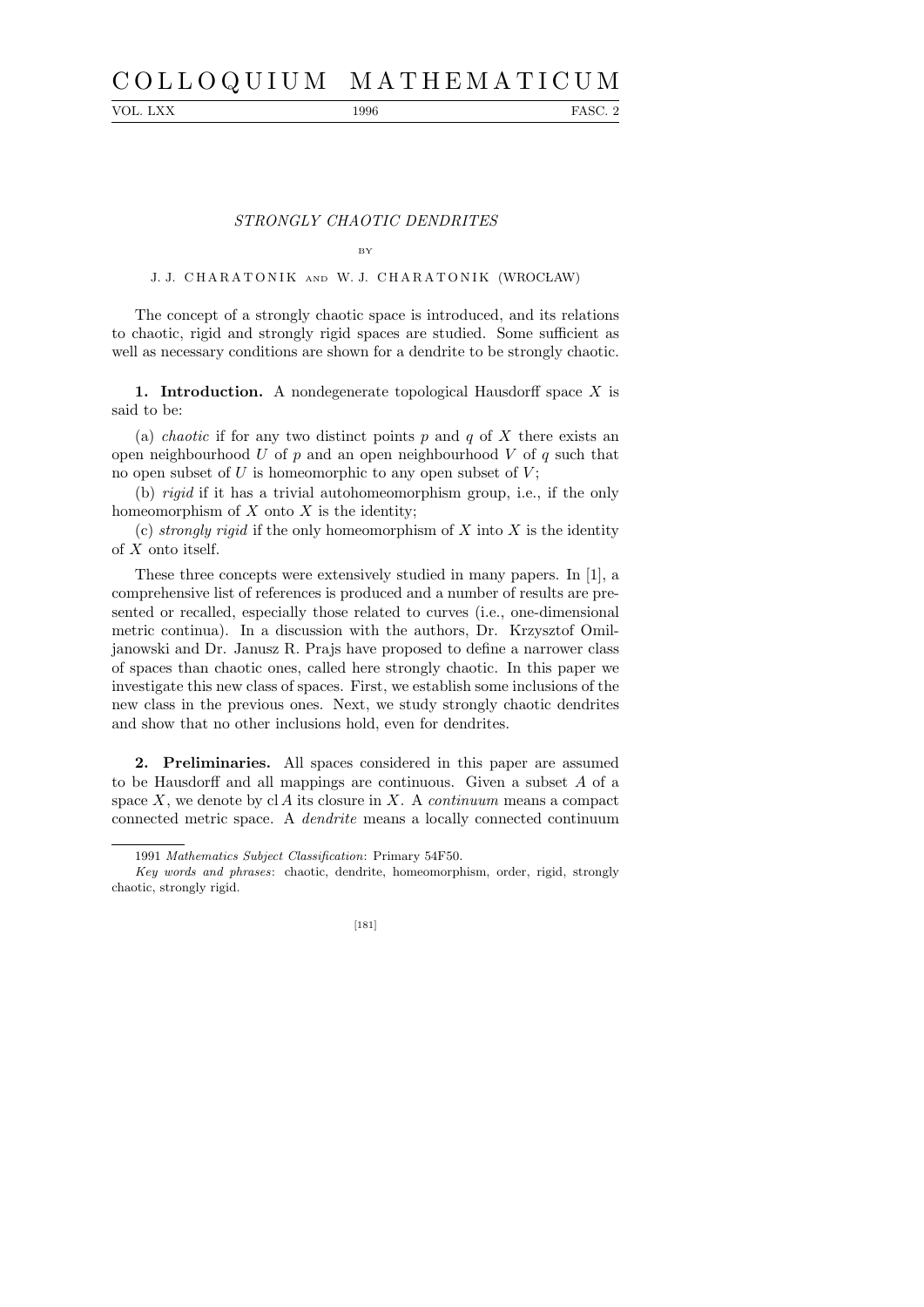containing no simple closed curve. Given two points  $p$  and  $q$  of a dendrite X, we denote by  $pq$  the unique arc from  $p$  to  $q$  in X.

We shall use the notion of *order of a point* in the sense of Menger– Urysohn (see e.g. [5], §51, I, p. 274), and we denote by  $\text{ord}(p, X)$  the order of the space X at a point  $p \in X$ . It is well known (see e.g. [5], §51, pp. 274–307) that the function ord takes values from the set

$$
S = \{0, 1, 2, \ldots, \omega, \aleph_0, 2^{\aleph_0}\}.
$$

Points of order 1 in  $X$  are called *end points* of  $X$ ; the set of all end points of X is denoted by  $E(X)$ . Points of order 2 are called *ordinary points*. It is known that the set of all ordinary points of a dendrite is a dense subset. For each  $n \in \{3, 4, \ldots, \omega, \aleph_0, 2^{\aleph_0}\}\)$  points of order n are called ramification *points*; the set of all ramification points of X is denoted by  $R(X)$ . It is known that for each dendrite X the set  $R(X)$  is at most countable, and that points of order  $\aleph_0$  and  $2^{\aleph_0}$  do not occur in any dendrite.

Given a dendrite  $X$  we decompose it into disjoint subsets of points of a fixed order. Namely for each  $n \in \{1, 2, \ldots, \omega\}$  we put

$$
R_n(X) = \{ p \in X : \text{ord}(p, X) = n \}.
$$

3. General properties. We start with a proposition that will lead to the definition of a strongly chaotic space.

3.1. PROPOSITION. The following conditions are equivalent for a topological Hausdorff space  $X$ :

- $(3.2)$  for any two distinct points p and q of X there exists an open neighbourhood U of p and an open neighbourhood V of q such that no open subset of U is homeomorphic to any subset of  $V$ ;
- $(3.3)$  for any two disjoint subsets U and V of X with U being open there is no homeomorphism from  $U$  onto  $V$ ;
- $(3.4)$  for any two distinct subsets U and V of X with U being open there is no homeomorphism from  $U$  onto  $V$ ;
- (3.5) for every open subset U of X every homeomorphism  $h: U \to h(U) \subset$  $X$  is the identity on  $U$ ;
- $(3.6)$  for any two distinct points p and q of X there exists an open neighbourhood U of p and an open neighbourhood V of q such that no subset of U is homeomorphic to any open subset of  $V$ ;
- $(3.7)$  for any two disjoint subsets U and V of X with V being open there is no homeomorphism from  $U$  onto  $V$ ;
- $(3.8)$  for any two distinct subsets U and V of X with V being open there is no homeomorphism from  $U$  onto  $V$ ;
- (3.9) for every subset U of X and for every homeomorphism  $h: U \rightarrow$  $h(U) \subset X$  with  $h(U)$  open, h is the identity on U.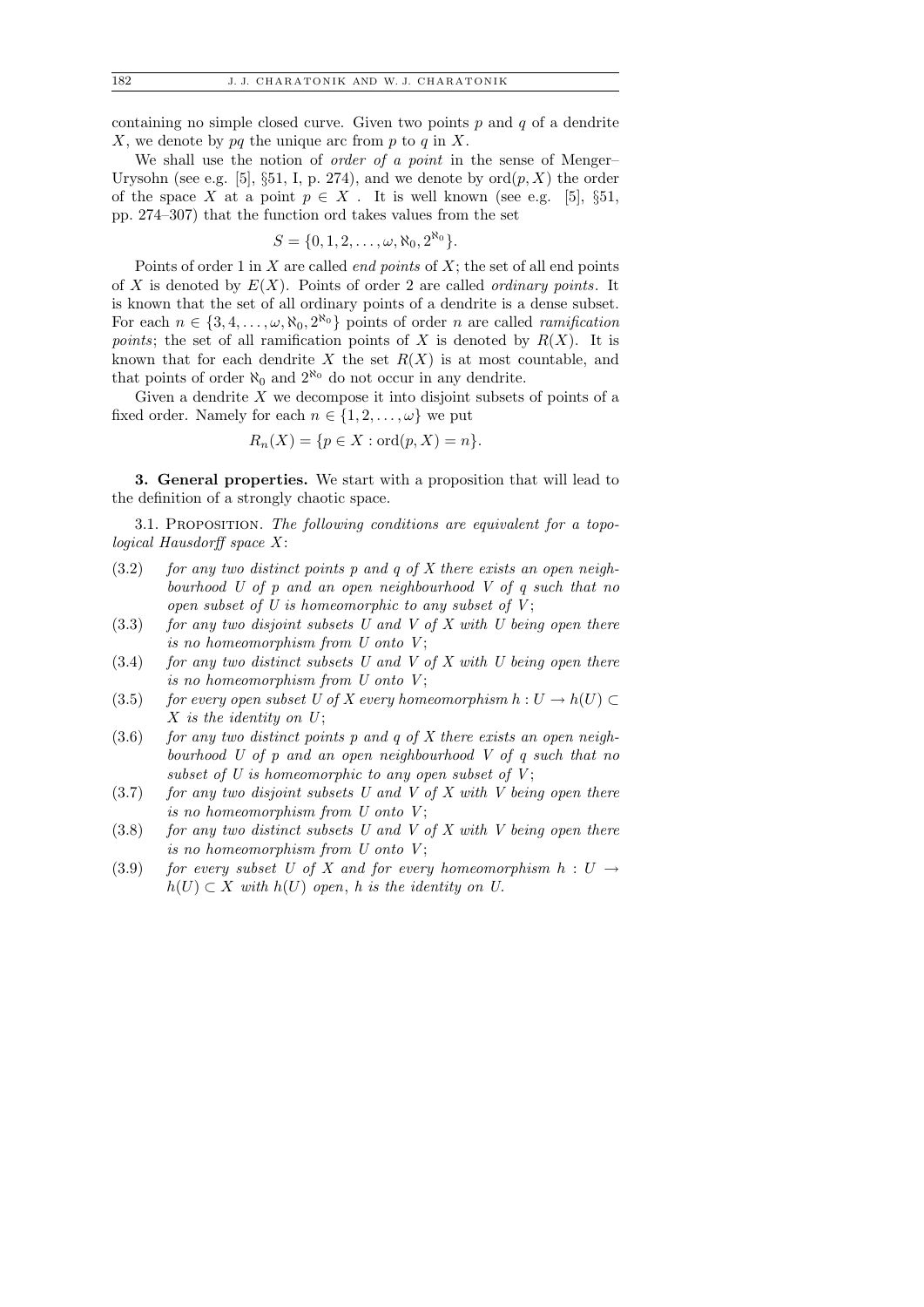P r o o f. The implications  $(3.2) \Rightarrow (3.3), (3.3) \Rightarrow (3.2), (3.4) \Rightarrow (3.3)$  and  $(3.5) \Rightarrow (3.4)$  are obvious. We show  $(3.3) \Rightarrow (3.5)$ . Assume  $(3.3)$  and suppose on the contrary that there an open set U and a homeomorphism  $h: U \rightarrow$  $h(U) \subset X$  which is not the identity on U. Then there is a point  $x \in U$  with  $h(x) \neq x$ . Since X is Hausdorff, there exist disjoint open sets  $U_1$  and  $V_1$ such that  $x \in U_1$  and  $h(x) \in V_1$ . Put  $h_1 = h|U_1$ . Then  $U_2 = h_1^{-1}(V_1 \cap h(U))$ is an open subset of  $U_1$ . The homeomorphism  $h_2 = h_1|U_2 = h|U_2$  sends the set  $U_2$  into  $V_1$ , so  $h(U_2)$  is disjoint from  $U_2 \subset U_1$ . This contradicts (3.3). Thus the equivalence of the conditions (3.2) through (3.5) is established.

Interchanging the roles of  $U$  and  $V$  and considering the homeomorphism  $h^{-1}$  in place of h we get the conditions  $(3.6)$ – $(3.9)$  from  $(3.2)$ – $(3.5)$ . The proof is complete.

A nondegenerate topological space  $X$  is said to be *strongly chaotic* if it satisfies any of the conditions  $(3.2)$ – $(3.9)$  listed in Proposition 3.1. Putting  $U = X$  in (3.5) we get the following.

3.10. Observation. Each strongly chaotic space is strongly rigid.

3.11. Corollary. If a chaotic space is not strongly rigid, then it is not strongly chaotic.

3.12. Remark. Chaotic and not strongly rigid spaces are known: see e.g. [1], Statements 7 and 8, pp. 226 and 227. A chaotic and not strongly rigid (thus not strongly chaotic) dendrite is constructed in Statement 10 of [1], p. 229.

3.13. PROPOSITION. For every topological space  $X$  we have the following four implications and none of them can be reversed, even if  $X$  is a dendrite.

> $(X \text{ is strongly chaotic}) \implies (X \text{ is strongly rigid})$  $\Downarrow$  $(X \text{ is chaotic}) \longrightarrow (X \text{ is rigid})$

P r o o f. The two vertical implications are obvious. The upper horizontal one is just Observation 3.10, and the lower horizontal one is Proposition 6 of [1], p. 221. To see that the two vertical implications cannot be reversed for dendrites, one can take the example of a chaotic (thus rigid) dendrite which is not strongly rigid (thus not strongly chaotic), presented in Statement 10 of  $[1]$ , p. 229. It is shown in Example 33 of  $[4]$  that there exists a strongly rigid and not chaotic dendrite. Thus the two horizontal implications cannot be reversed. The argument is complete.

4. Universal dendrites. A dendrite is said to be universal if it contains a homeomorphic image of any other dendrite. Similarly, if the order of each point of a dendrite X is bounded by a number  $n \in \{3, 4, \ldots, \omega\}$ , and X contains homeomorphic copies of other dendrites whose points have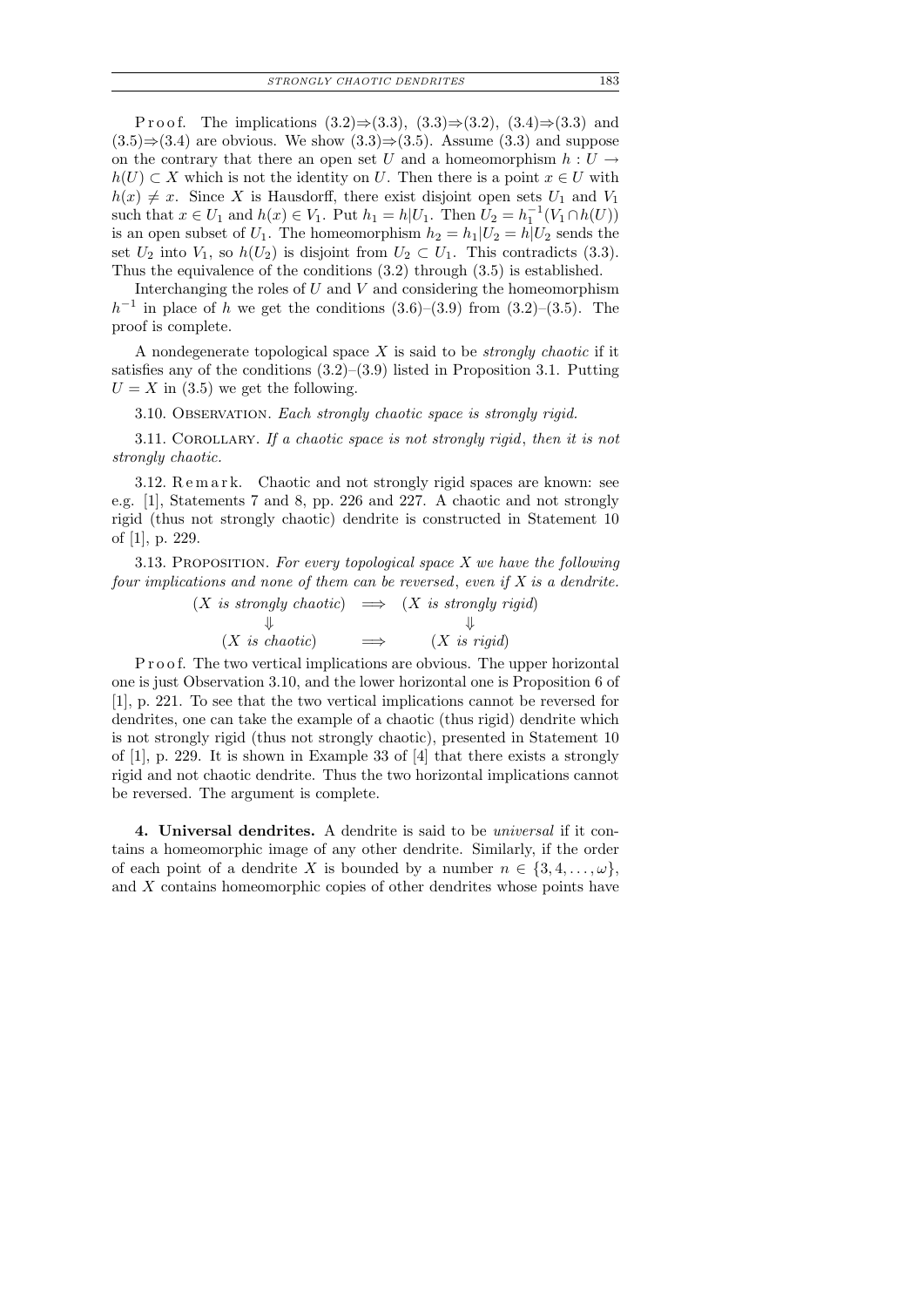orders not greater than n, then X is called a *universal dendrite of order n*. Thus, since no dendrite contains points of order exceeding  $\omega$  ([5], §51, VI, Theorem 4, p. 301), a universal dendrite of order  $\omega$  is universal according to the former definition.

Observe that if a dendrite  $X$  contains a universal dendrite  $Y$ , then  $X$  is universal itself. The same holds for universal dendrites of order  $n$ . Hence, to avoid any confusion with other universal dendrites, we shall consider, for each  $n \in \{3, 4, \ldots, \omega\}$ , some special universal dendrite  $D_n$  of order n, which will be called the *standard universal dendrite of order n*. It is well known that  $D_n$  is characterized by the following two conditions (see e.g. [3], Theorem 3.1, p. 169):

 $(4.1)$  each ramification point of  $D_n$  is of order n,

and

 $(4.2)$  for every arc A contained in  $D_n$  the set of all ramification points of  $D_n$  which belong to A is a dense subset of A.

Assuming (4.1), condition (4.2) is equivalent to the following:

(4.3) for every arc A contained in  $D_n$  we have  $A \cap R_n(X) \neq \emptyset$ .

The construction of  $D_n$  is known from Ważewski's doctoral dissertation (see [7], Chapter K, p. 137). It has been simplified by K. Menger in [6], Chapter X, §6, p. 318, and is recalled in [3], Chapter 3, p. 167. Another description of these continua for finite  $n$ , which uses limits of inverse sequences of finite dendrites (i.e. dendrites having a finite number of end points only) with monotone onto bonding mappings, is given in [2], p. 491.

The following result generalizes Proposition 3.2 of [3], p. 169.

4.4. THEOREM. Let a dendrite X be given, and let  $n \in \{3, 4, \ldots, \omega\}$  be fixed. If

(4.5) 
$$
A \cap R_n(X) \neq \emptyset
$$
 for every arc A in X,

then X contains a homeomorphic copy of the standard universal dendrite  $D_n$  of order n.

P r o o f. Fix an arbitrary arc  $A \subset X$  and, for every point  $p \in A \cap R_n(X)$ , consider *n* arcs emanating from  $p$  and pairwise disjoint apart from  $p$ . On each of them repeat this construction. According to the characterization  $(4.1)$  and  $(4.2)$  of  $D_n$  the closure of the union of all these arcs is homeomorphic to  $D_n$ .

5. Strongly chaotic dendrites. As an application of Theorem 4.4 we have the following result.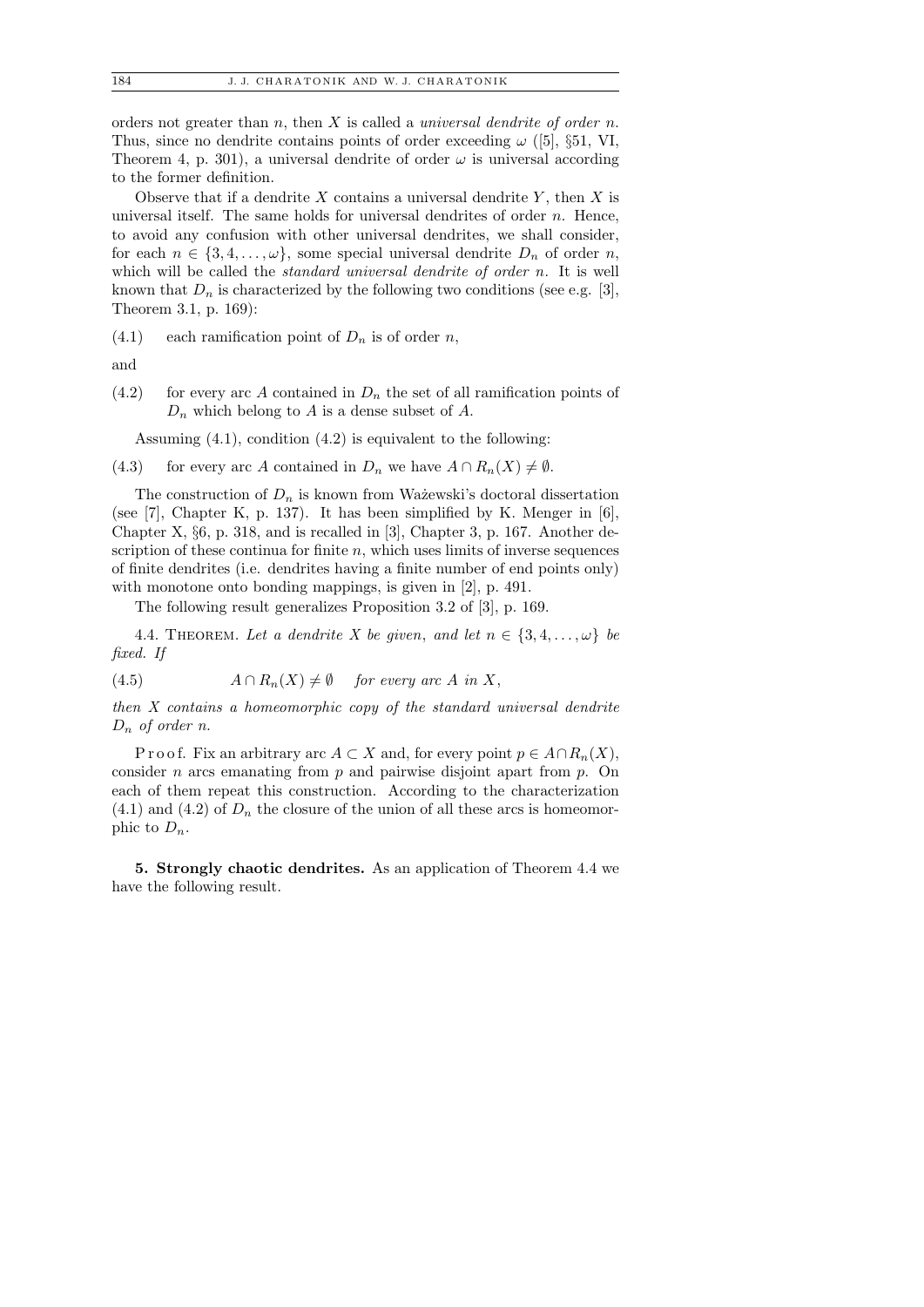5.1. PROPOSITION. Let a dendrite X be given, and let  $n \in \{3, 4, \ldots, \omega\}$ be fixed. If

(5.2) 
$$
\text{ord}(p, X) \le n \quad \text{for each } p \in X,
$$

and if

(4.5)  $A \cap R_n(X) \neq \emptyset$  for every arc A in X,

then the dendrite  $X$  is not strongly chaotic.

Proof. We use condition  $(3.5)$  of Proposition 3.1. Let U be an open subset of X. Take an open connected subset of X whose closure  $V$  is disjoint from  $U$ . As a subcontinuum of the dendrite  $X$ , the set  $V$  is also a dendrite  $([5], \S 51, VI$ , a corollary to Theorem 4, p. 301). Then condition  $(4.5)$  implies a similar condition for  $V$ :

(5.3) 
$$
A \cap R_n(V) \neq \emptyset
$$
 for every arc  $A \subset V$ .

Thus we infer from Theorem 4.4 that V contains a homeomorphic copy Y of the standard universal dendrite  $D_n$  of order n. Now condition (5.2) and the universality of Y imply that Y contains a homeomorphic copy  $X_0$ of X. Let  $U_0$  be a homeomorphic copy of U contained in  $X_0$ . So, we have  $U_0 \subset X_0 \subset Y \subset V$ , and we see that V contains a homeomorphic copy of U. Since  $U \cap V = \emptyset$ , it follows that the homeomorphism is not the identity, and therefore  $X$  is not strongly chaotic. The proof is complete.

5.4. Remark. It can be observed from the construction that the chaotic dendrite D of Statement 13 of [1], p. 231, satisfies conditions  $(5.2)$ and  $(4.5)$  of Proposition 5.1 for  $n = 4$ ; analogously, the chaotic dendrites  $X(m, n)$  of Theorem 27 of [4] also satisfy these conditions. Consequently, no one of them is strongly chaotic. Moreover, each  $X(m, n)$  is strongly rigid. Thus not only can no other implication be added to the diagram of Proposition 3.13, but also the condition of being strongly rigid and chaotic does not imply being strongly chaotic, even for dendrites.

However, a similar construction can be applied to obtain examples of strongly chaotic dendrites. In fact, it is enough to change the role of the numbers m and n in the definition of the dendrites  $X(m, n)$  of Theorem 27 of [4] and to modify the construction a little to get some extra properties. For clarity, however, we repeat the whole construction.

5.5. THEOREM. For any two integers m and n with  $3 \leq n \leq m$  there exists a dendrite X such that

- (5.6) ord $(x, X) \in \{1, 2, n, m\}$  for each  $x \in X$ ;
- $(4.5)$   $A \cap R_n(X) \neq \emptyset$  for every arc A in X;
- (5.7) if  $\alpha \in \{1, 2, n, m\}$ , then  $\text{cl } R_{\alpha}(X) = X$ ;
- $(5.8)$  X is strongly chaotic.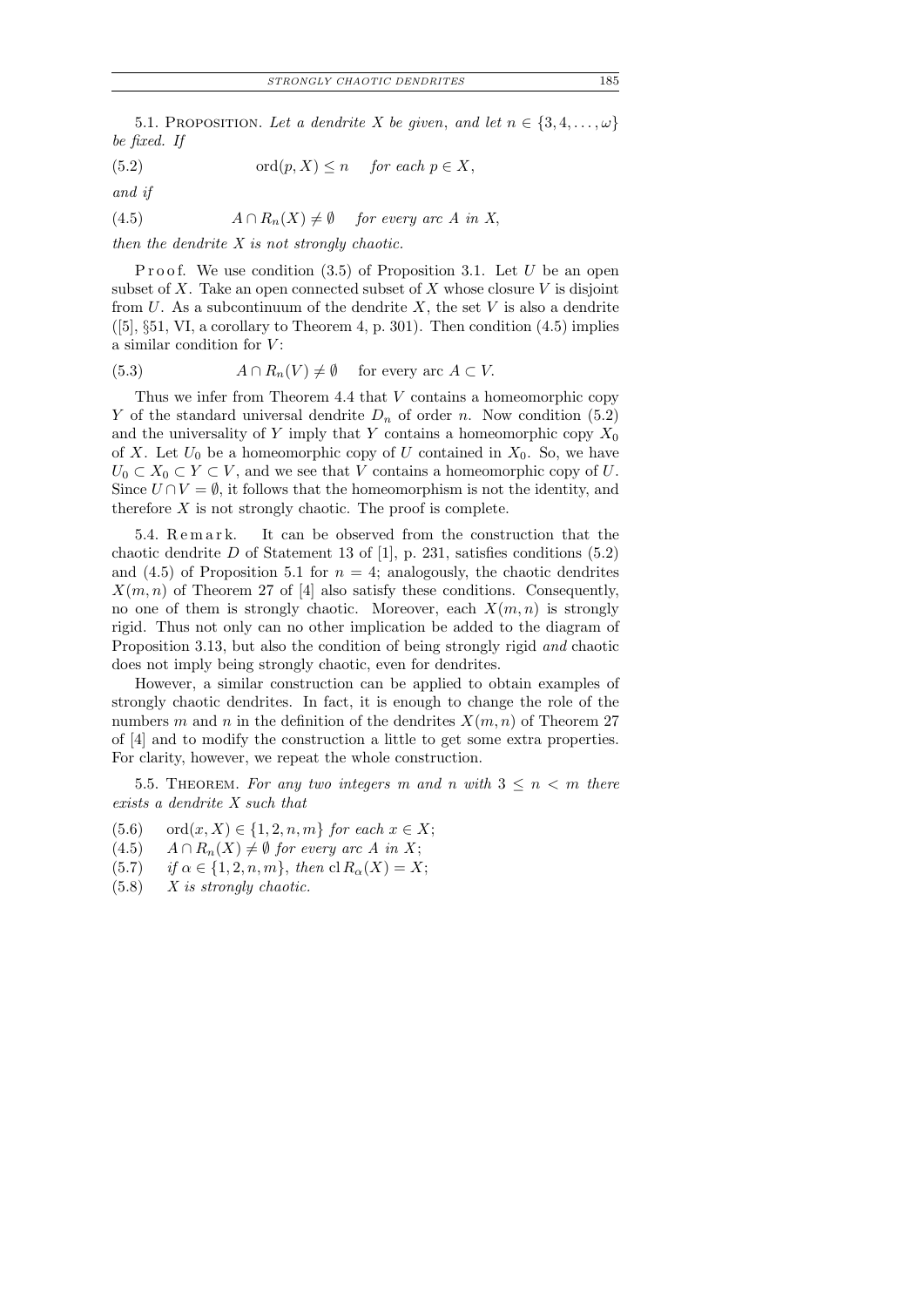P r o o f. First we define two auxiliary dendrites  $D_0$  and  $D_1$ . Within a straight line segment ab ordered from a to b by  $\lt$  we choose a sequence of points  $\{a_i : i \in \mathbb{N}\}\)$  so that

$$
a_{i+1} < a_i
$$
 and  $\lim_{i \to \infty} a_i = a$ .

Within each interval  $a_{i+1}a_i$  choose a sequence of points  $\{a_{i,j} : j \in \mathbb{N}\}\$  so that

$$
a_{i,j} < a_{i,j+1}
$$
 and  $\lim_{j \to \infty} a_{i,j} = a_i$ .

At each point  $a_i$  and  $a_{i,j}$  erect  $m-2$  straight line segments mutually disjoint apart from these points and having only these points in common with the segment ab. Take the segments so that for any positive number  $\varepsilon$  only finitely many of them have length greater than  $\varepsilon$ . The set of points obtained in this way is called  $D_0$ . It is clear that  $D_0$  is a dendrite.

The definition of  $D_1$  is the same except that the points  $a_{i,j}$  are taken within the intervals  $a_{i+1}a_i$  so that

$$
a_{i,j+1} < a_{i,j} \quad \text{and} \quad \lim_{j \to \infty} a_{i,j} = a_{i+1}.
$$

So  $D_1$  is also a dendrite. The point a is called the *origin* of either  $D_0$  or  $D_1$ , and the straight line segments which we have erected are all referred to as straight line segments of rank 1.

Denoting by  $S<sup>d</sup>$  the derived set of a set S in a topological space T (i.e. the set of all accumulation points of  $S$  in  $T$ ) we see that

(5.9) 
$$
[ab \cap R_m(D_0)]^{\text{dd}} = \{a\} = [ab \cap R_m(D_1)]^{\text{dd}}.
$$

The defined dendrites  $D_0$  and  $D_1$  start an inductive construction of dendrites  $D_{\gamma_1...\gamma_k}$ , where  $k \in \mathbb{N}$  and  $\gamma_1...\gamma_k$  is a zero-one sequence. Assume now that we have defined dendrites  $D_{\gamma_1...\gamma_k}$  for some  $k \in \mathbb{N}$ . Assume furthermore that we have defined the expressions: the origin of  $D_{\gamma_1...\gamma_k}$  and the straight line segments of rank k of  $D_{\gamma_1...\gamma_k}$  (whose one end point is an end point of  $D_{\gamma_1...\gamma_k}$ ). To define  $D_{\gamma_1...\gamma_k0}$  we proceed as follows. We divide each straight line segment of rank k of  $D_{\gamma_1...\gamma_k}$  into three equal parts. Next we replace the middle part by a copy of  $D_0$  diminished so that the diameter of the copy equals the length of the middle part. The copy of  $D_0$  is located in such a way that its origin is the closest point of the copy to that end point of the considered segment of rank k which is the end point of  $D_{\gamma_1...\gamma_k}$ . Furthermore, we do this, as we clearly can, so that the resulting set  $D_{\gamma_1...\gamma_k0}$ is a dendrite. By the origin of  $D_{\gamma_1...\gamma_k0}$  we mean the origin of  $D_{\gamma_1...\gamma_k}$ , and by the straight line segments of rank  $k+1$  of  $D_{\gamma_1...\gamma_k0}$  we mean the segments of rank 1 of the sets  $D_0$  used in obtaining  $D_{\gamma_1...\gamma_k0}$  from  $D_{\gamma_1...\gamma_k}$ .

The definition of  $D_{\gamma_1...\gamma_k1}$  is the same except that in obtaining  $D_{\gamma_1...\gamma_k1}$ from  $D_{\gamma_1...\gamma_k}$  we use the sets  $D_1$  instead of  $D_0$ . The inductive definition of  $D_{\gamma_1...\gamma_k}$  for each  $k \in \mathbb{N}$  is thus finished.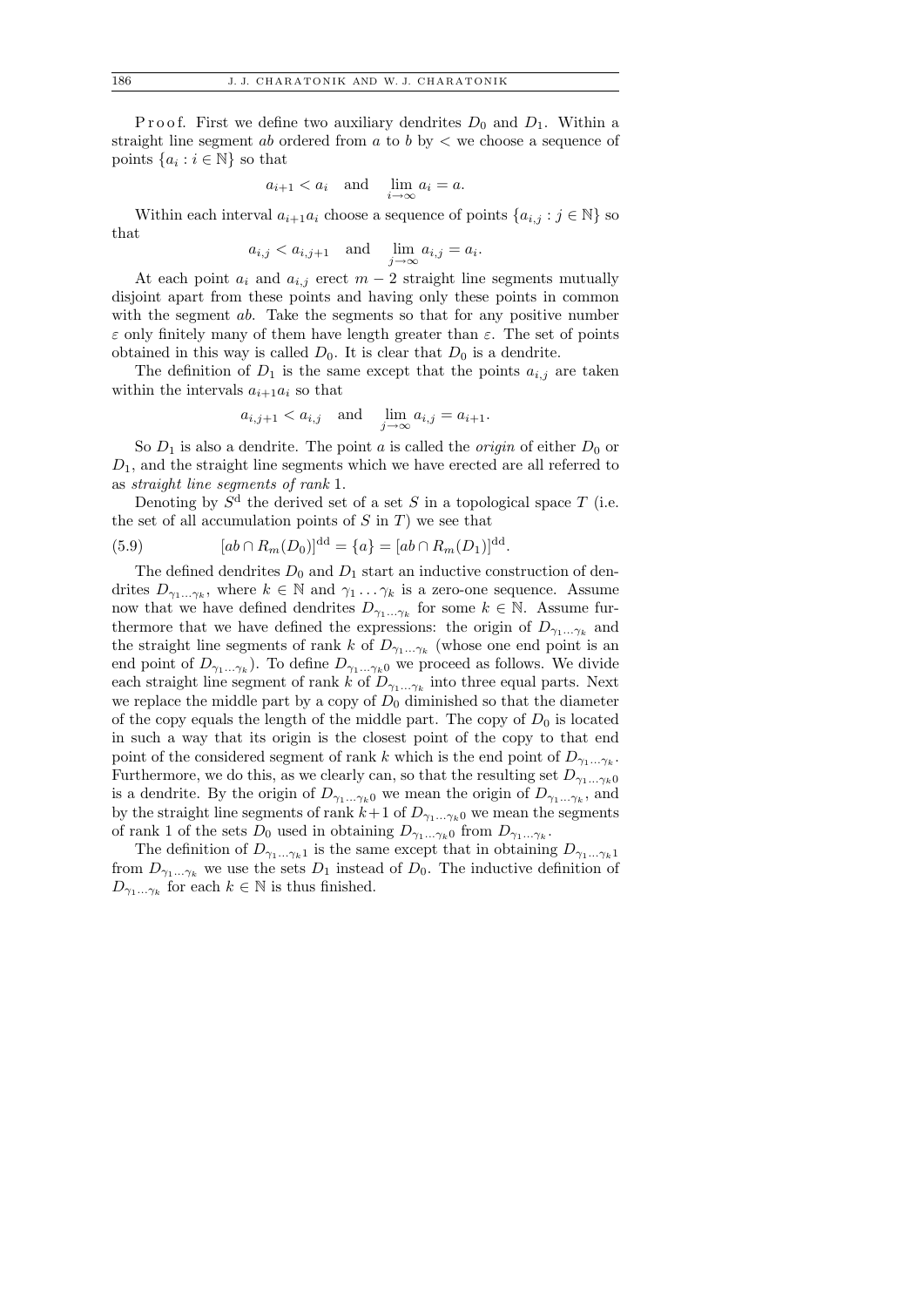$$
D_0, \quad D_{10}, \quad D_{110}, \ \ldots, \ D_{11...10}, \ \ldots
$$

which we re-label in the same order as

$$
W_1, \quad W_2, \quad W_3, \quad \ldots, \quad W_k, \quad \ldots
$$

Putting  $X_1 = W_1$  we have  $R_n(X_1) = \emptyset$ , and, by (5.9),

$$
ab \cap R_m(X_1)]^{\mathrm{dd}} = \{a\}.
$$

Further, if  $y \in R_m(X_1)$ , then for each arc  $B \subset X_1$  ending at y we have  $y \notin [B \cap R_m(X_1)]^{\text{dd}}.$ 

Recall that a *free arc* in a dendrite  $D$  is an arc such that all its points but the ends are of order 2 in D. In particular, a maximal free arc in a dendrite D is an arc  $st \subset D$  such that

$$
st \cap (E(D) \cup R(D)) = \{s, t\}.
$$

Note that each arc in  $X_1$  contains a free subarc. Consider now an arbitrary maximal free arc in  $X_1$ . It is evident from the construction that every such arc is a straight line segment. Denote its mid point by  $x$ . We obtain, of course, a countable set of points  $x$ . With this countable set we associate, in a one-to-one way, the sets  $W_k$  of odd indices  $k$ , i.e.,

 $W_3, W_5, \ldots, W_{2r+1}, \ldots,$ 

taking x as the origin of the associated set  $W_{2r+1} = W(x)$  in such a way that  $X_1$  and  $W(x)$  have only the point x in common. Moreover, to the point x we attach  $n-3$  straight line segments having x as one end point and having only x in common with  $W(x) \cup X_1$ . All this can clearly be done in such a way that the resulting set  $X_2$  is a dendrite. Note that

 $(5.10)$  for every maximal free arc in the dendrite  $X_1$  its mid point x becomes a point of order  $n < m$  in the constructed dendrite  $X_2$ , and there are no other points of order n in  $X_2$ ,

and that each arc in  $X_2$  contains a free subarc. Further, observe that

(5.11) for every 
$$
x \in R_n(X_2)
$$
 there exists an arc  $A \subset X_2$  ending at x  
(namely an arc contained in  $W(x)$ ) with  $[A \cap R_m(X_2)]^{dd} = \{x\},\$ 

and that

(5.12) if  $y \in R_m(X_2)$  then  $y \notin [B \cap R_m(X_2)]^{\text{dd}}$  for each arc  $B \subset X_2$ ending at y.

Now,  $X_3$  is related to  $X_2$  in the same way as  $X_2$  is to  $X_1$ , except that we make use of the sets  $W_{2(2k+1)}$  instead of  $W_{2k+1}$ . In general,  $X_{i+1}$  is related to  $X_i$  in the same way as  $X_i$  is to  $X_{i-1}$  except that we make use of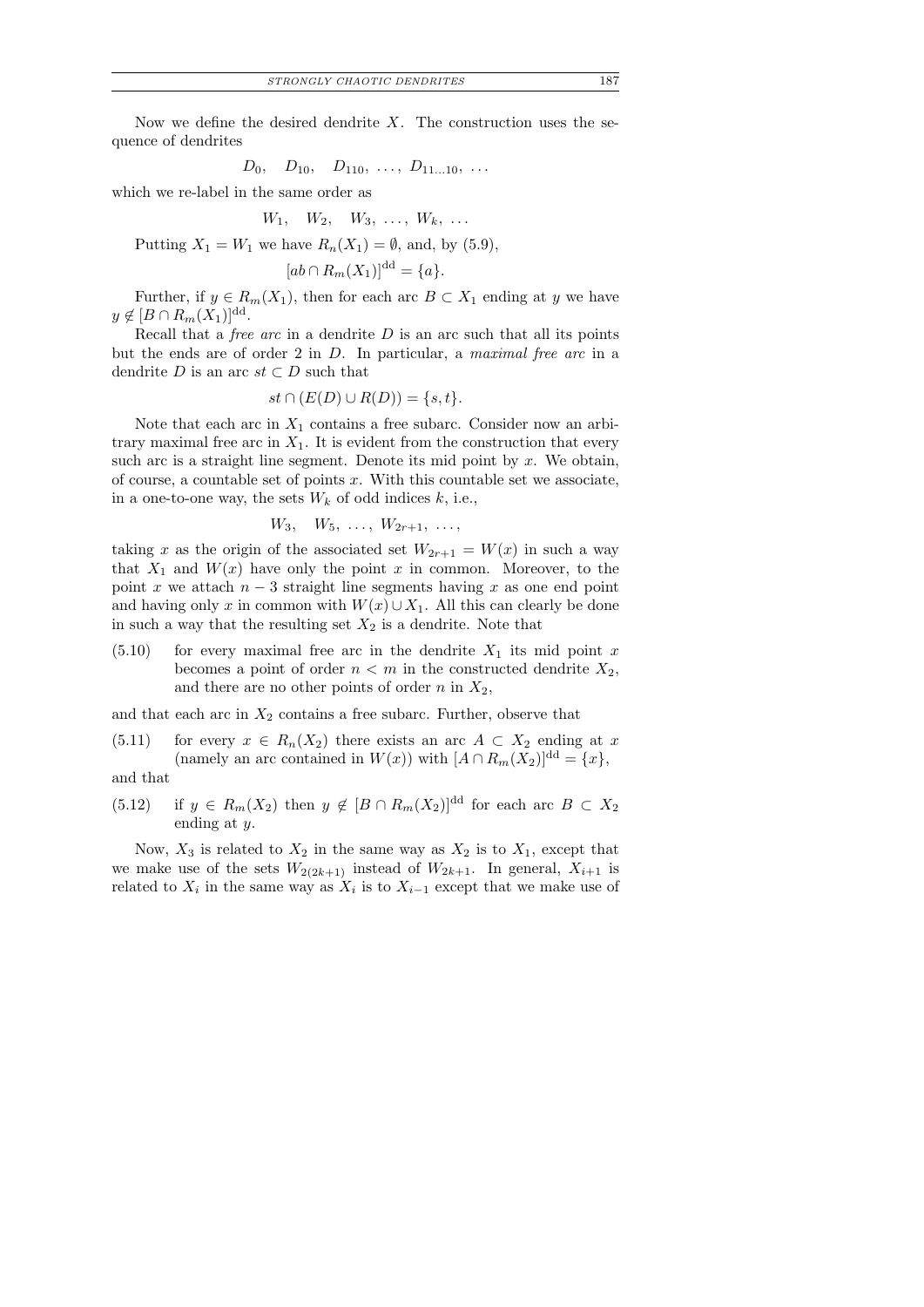$W_{2^{i-1}(2k+1)}$  instead of  $W_{2^{i-2}(2k+1)}$ . It can be observed that each arc in  $X_i$ contains a free subarc, and

 $(5.13)$  for every maximal free arc in the dendrite  $X_i$  its mid point x becomes a point of order  $n < m$  in the constructed dendrite  $X_{i+1}$ ,

and that, analogously to  $(5.11)$  and  $(5.12)$ , similar properties hold for  $X_i$ , namely

- (5.14) for every  $x \in R_n(X_i)$  there exists an arc  $A \subset X_i$  ending at x such that  $[A \cap R_m(X_i)]^{\text{dd}} = \{x\},\$
- (5.15) if  $y \in R_m(X_i)$ , then  $y \notin [B \cap R_m(X_i)]^{\text{dd}}$  for each arc  $B \subset X_i$ ending at y.

It is known that this construction can be carried through so that the closure of the union of the dendrites  $X_i$  obtained is itself a dendrite. We may then assume that  $X = \text{cl}(\bigcup \{X_i : i \in \mathbb{N}\})$  is a dendrite.

Now we prove the desired properties of  $X$ . We notice first that any ramification point of X is either of order n or m. Thus  $(5.6)$  follows from the construction. The points of order  $n$  are the points  $x$  which arise at the successive stages of the construction. Since, for each  $i \in \mathbb{N}$ , in the construction of  $X_i$  we take the mid points x of all maximal free arcs in  $X_i$ , condition (4.5) follows from (5.13). Thus  $R_n(X)$  is dense in X.

Furthermore, notice that (5.14) and (5.15) lead to the following two properties of the dendrite  $X$ :

- (5.16) for every  $x \in R_n(X)$  there exists an arc  $A \subset X$  ending at x such that  $x \in [A \cap R_m(X)]^{\text{dd}}$ ,
- (5.17) if  $y \in R_m(X)$ , then  $y \notin [B \cap R_m(X)]^{\text{dd}}$  for each arc  $B \subset X$  ending at y.

Consequently, by (5.16), each open neighbourhood of a point  $y \in R_n(X)$ contains points of order m in X and, hence, the density of  $R_m(X)$  in X follows from the density of  $R_n(X)$  in X. The set  $R_2(X)$  is always dense in a dendrite  $X$  ([6], p. 309; cf. [5], §51, VI, Theorem 8, p. 302). Finally, the density of  $R_1(X) = E(X)$  is equivalent to the density of  $R(X)$  according to Theorem 2.4 of [3], p. 167. Thus (5.7) is shown.

Now we prove that  $X$  is strongly chaotic using condition  $(3.3)$  of Proposition 3.1. Let  $U$  and  $V$  be disjoint subsets of  $X$  with  $U$  open. Suppose, on the contrary, that there is a homeomorphism  $h$  of  $U$  onto  $V$ . First, we notice that  $R_n(X) \cap U \neq \emptyset \neq R_m(X) \cap U$ , the sets  $R_n(X)$  and  $R_m(X)$  being dense in X. Further, observe that h must carry each point of  $R_n(X) \cap U$  to a point of either  $R_n(X) \cap V$  or  $R_m(X) \cap V$  since no point of X is of order greater than m.

Take  $u \in R_n(X) \cap U$  and put  $v = h(u) \in (R_n(X) \cup R_m(X)) \cap V$ . According to (5.16) there exists an arc  $A \subset U \subset X$  ending at u and such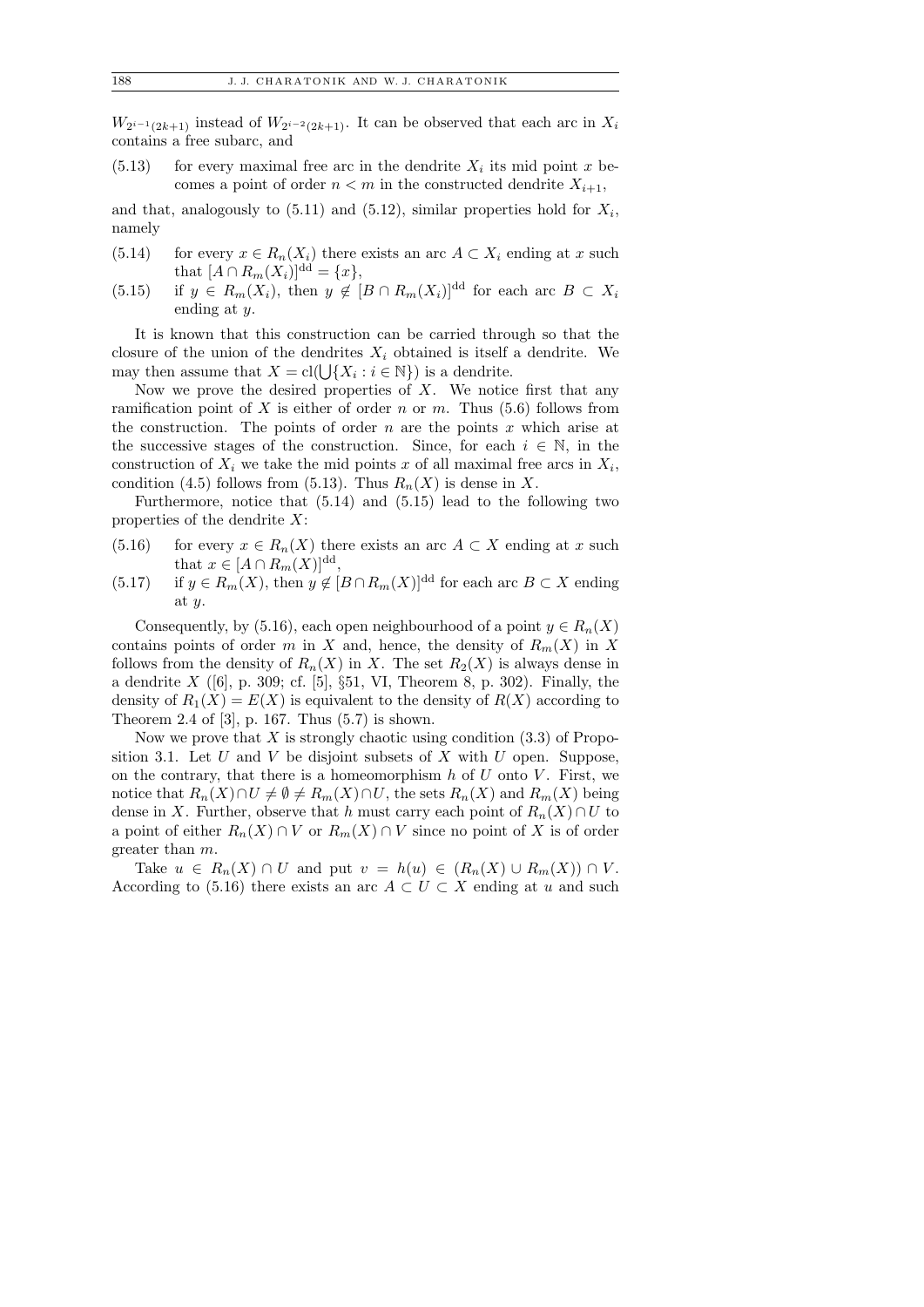that

$$
[A \cap R_m(X)]^{\rm dd} = \{u\}.
$$

The existence of such an arc is preserved by a homeomorphism, so  $v$  has the same property, i.e., there is an arc  $B \subset V$  (viz.  $B = h(A)$ ) such that v is an end point of B and that

$$
[B \cap R_m(X)]^{\rm dd} = \{v\}.
$$

Thus v cannot be in  $R_m(X)$  by (5.17), and consequently  $v \in R_n(X) \cap V$ . Assume for definiteness (the argument is similar in the opposite case) that the set  $W_i$  with origin u has index lower than the one with origin v. Consider now an arc  $ub_u \,\subset U$  that contains a sequence of ramification points of order m converging to u. It is clear that there is a subarc  $ub'_u$  of  $ub_u$  such that  $ub'_u$  and  $h(ub'_u)$  are straight line segments.

If  $W(u) = W_1$ , we can easily reach a contradiction. Really,  $W_1 = D_0$ and  $W(v) = W_i = D_{111...10}$ , which means that  $ub'_u$  contains ramification points of order m which are limit points from the left of ramification points of order  $m$ , while  $h(ub'_u)$  contains no such points.

If  $W(u) = W_2$ , consider a fixed ramification point  $s_u$  of order m in X which is interior to  $ub'_u$ . Consider a straight line segment standing upright to  $ub'_u$  at  $s_u$  whose end point  $e_u$  is in  $E(X) \cap U$ . Order the arc  $e_us_u$  from  $e_u$  to  $s_u$ . Then there is a point on the arc  $e_us_u$  which is the origin of the inserted copy of  $D_0$ , i.e., it is the limit of a sequence of ramification points of order m which are limit points from the left of ramification points of order  $m$ . The image  $h(e_us_u)$  in V contains no such points since  $W(v) = W_i = D_{111...10}$ . The argument exemplified above can be extended to apply to the general case where  $W(u) = W_i$  and  $W(v) = W_j$  for  $i < j$  or  $j < i$ , respectively. This contradiction completes the proof.

The authors are greatly indebted to Dr. Krzysztof Omiljanowski and Dr. Janusz R. Prajs for a helpful discussion on the subject of this paper.

# *REFERENCES*

- [1] J. J. Charatonik, *On chaotic curves*, Colloq. Math. 41 (1979), 219-236.
- [2] —, *Open mappings of universal dendrites*, Bull. Acad. Polon. Sci. Sér. Sci. Math. 28 (1980), 489–494.
- [3] —, *Monotone mappings of universal dendrites*, Topology Appl. 38 (1991), 163–187.
- [4] —, *On chaotic dendrites*, preprint.
- [5] K. Kuratowski, *Topology*, Vol. 2, Academic Press and PWN, 1968.
- [6] K. Menger, *Kurventheorie*, Teubner, 1932.